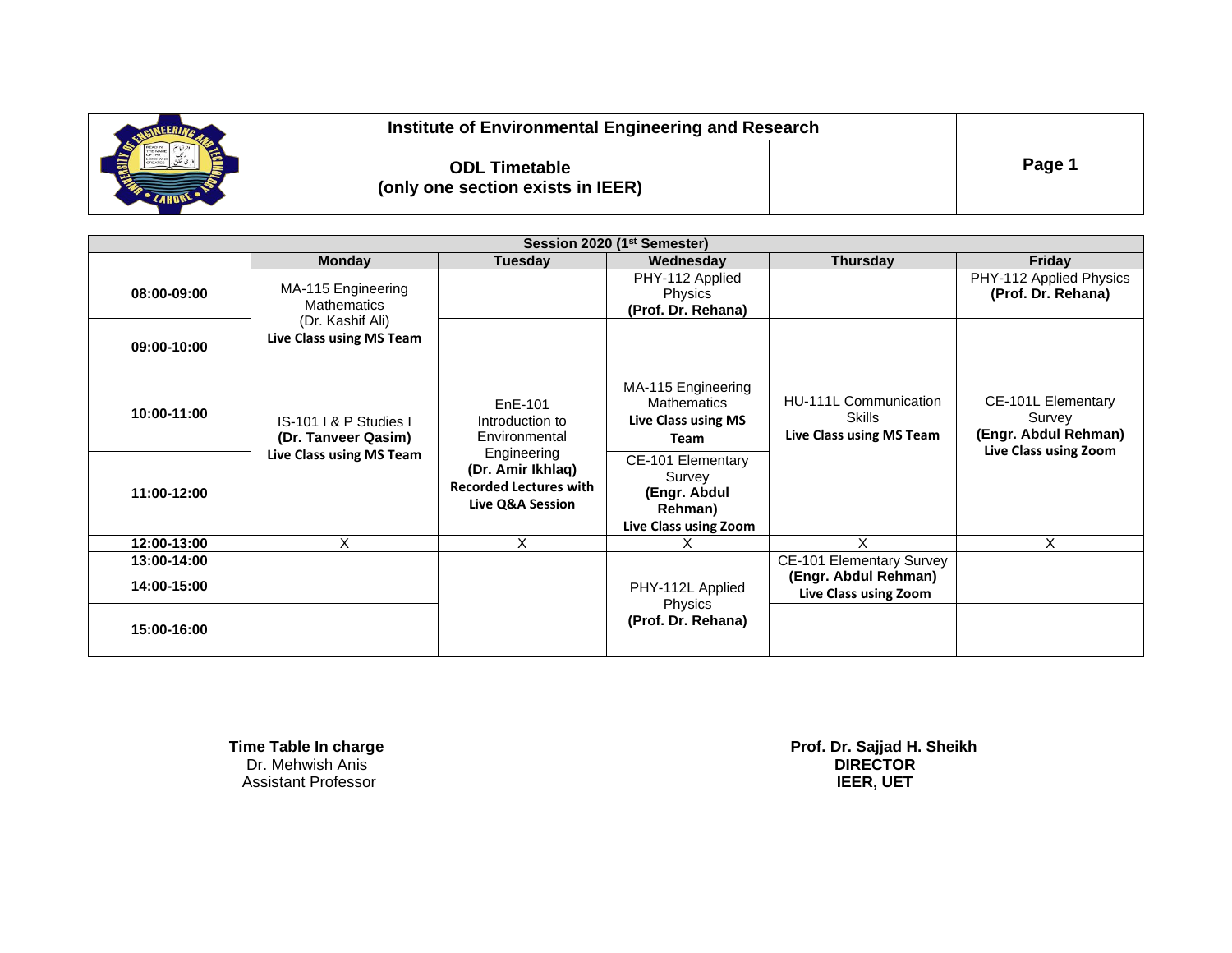| Institute of Environmental Engineering and Research       |        |
|-----------------------------------------------------------|--------|
| <b>ODL Timetable</b><br>(only one section exists in IEER) | Page 2 |

| Session 2019 (3rd Semester) |                                                                             |                                                                                         |                                                                                             |                                                                                                                                     |                                                                                             |
|-----------------------------|-----------------------------------------------------------------------------|-----------------------------------------------------------------------------------------|---------------------------------------------------------------------------------------------|-------------------------------------------------------------------------------------------------------------------------------------|---------------------------------------------------------------------------------------------|
|                             | <b>Monday</b>                                                               | <b>Tuesday</b>                                                                          | Wednesday                                                                                   | <b>Thursday</b>                                                                                                                     | <b>Friday</b>                                                                               |
| 08:00-09:00                 |                                                                             |                                                                                         | <b>MA-242 Engineering</b><br><b>Statistics</b><br>(Dr. M. Shabbir)<br>Live Class using Zoom | CE-232 Fluid Mechanics<br>(Dr. Aqsa Shabbir)<br>Live Class using MS<br>Team                                                         | CE-232L Fluid<br><b>Mechanics Lab</b><br>(Engr. Sohail)                                     |
| 09:00-10:00                 | <b>CE-232 Fluid Mechanics</b><br>(Engr. Sohail)<br>Live Class using MS Team |                                                                                         |                                                                                             | <b>CE-235 Soil Mechanics</b><br>(Engr. Ehtesham<br>Mehmood)<br>Live Class using MS<br><b>Team</b>                                   |                                                                                             |
| 10:00-11:00                 |                                                                             | <b>CE-235L Soil Mechanics</b><br>(Engr. Wasim)                                          |                                                                                             |                                                                                                                                     |                                                                                             |
| 11:00-12:00                 |                                                                             | Live Class using MS Team                                                                | <b>University Seminar</b>                                                                   | <b>EnE-201</b><br>Environmental<br><b>Microbiology</b><br>(Dr. M. Umar Farooq)<br><b>Recorded Lectures with</b><br>Live Q&A Session | <b>MA-242 Engineering</b><br><b>Statistics</b><br>(Dr. M. Shabbir)<br>Live Class using Zoom |
| 12:00-13:00                 | X                                                                           | X                                                                                       |                                                                                             | х                                                                                                                                   | X                                                                                           |
| 13:00-14:00                 | IS-201 I & P Studies II<br>(M. Tahir Hussain)<br>Live Class using Zoom      | <b>CE-235 Soil Mechanics</b><br>(Engr. Ehtesham<br>Mehmood)<br>Live Class using MS Team | <b>EnE-201L Environmental</b>                                                               |                                                                                                                                     |                                                                                             |
| 14:00-15:00                 |                                                                             |                                                                                         | <b>Microbiology</b><br>(Engr. Rohab Asad)                                                   |                                                                                                                                     |                                                                                             |
| 15:00-16:00                 |                                                                             |                                                                                         | <b>Recorded Lectures with Live</b><br>Q&A Session                                           |                                                                                                                                     |                                                                                             |

 Dr. Mehwish Anis **DIRECTOR** Assistant Professor **IEER, UET**

 **Timetable In charge Prof. Dr. Sajjad H. Sheikh**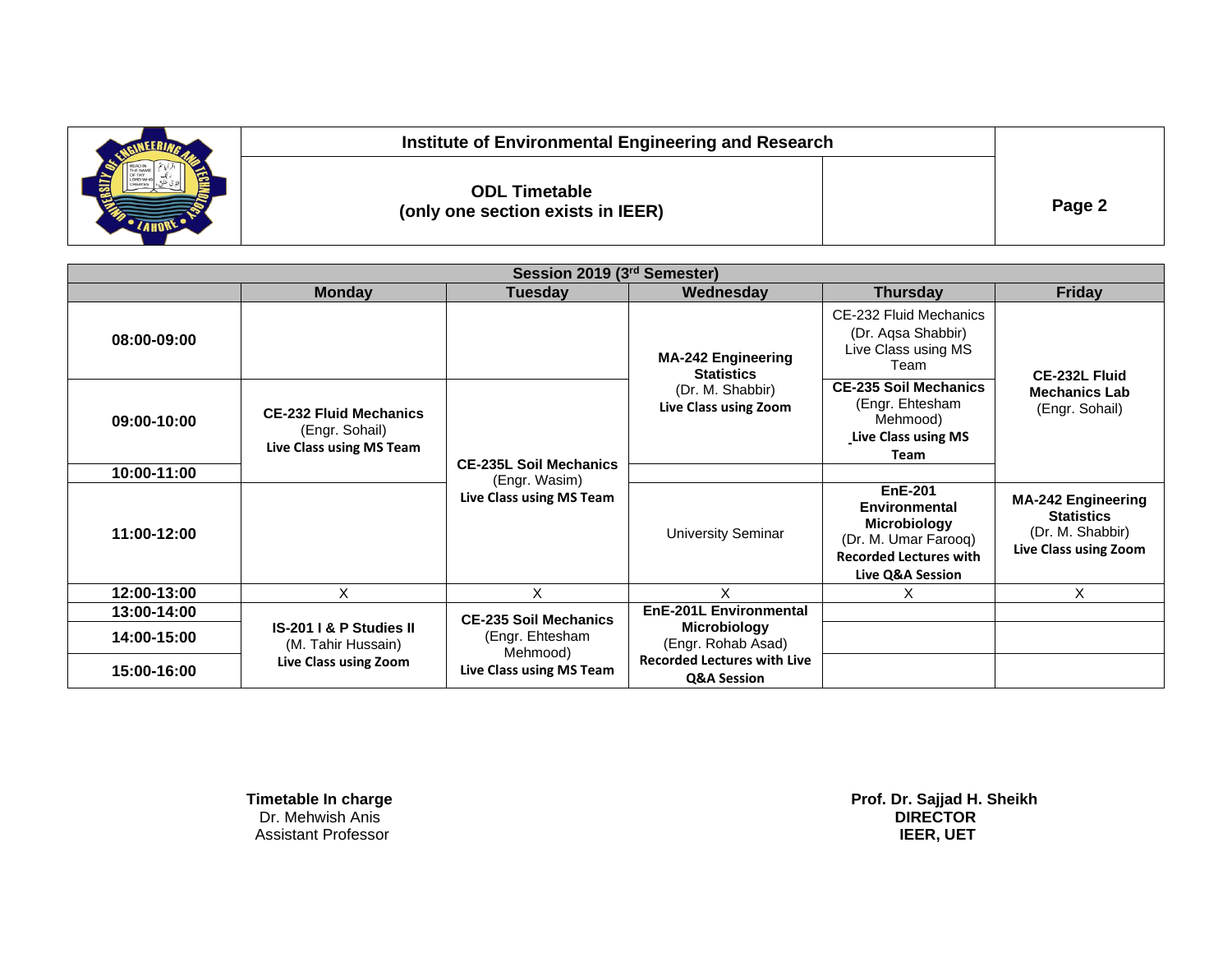

**ODL Timetable (**only one section exists in IEER) **Rev** 

**Page 3**

| Session 2018 (5th Semester) |                                                                                                                               |                                                                                                                                                                 |                                                                                                                                    |                                                                                                                  |                                                                                                         |
|-----------------------------|-------------------------------------------------------------------------------------------------------------------------------|-----------------------------------------------------------------------------------------------------------------------------------------------------------------|------------------------------------------------------------------------------------------------------------------------------------|------------------------------------------------------------------------------------------------------------------|---------------------------------------------------------------------------------------------------------|
|                             | <b>Monday</b>                                                                                                                 | <b>Tuesday</b>                                                                                                                                                  | Wednesdav                                                                                                                          | <b>Thursday</b>                                                                                                  | <b>Friday</b>                                                                                           |
| 08:00-09:00<br>09:00-10:00  |                                                                                                                               | EnE-324L Environmental<br><b>Engineering Lab</b>                                                                                                                | <b>EnE-312</b><br>Environmental<br><b>Economics</b><br>(Ms. Sara Kanwal)<br>Live Class using Zoom                                  |                                                                                                                  | <b>CRP-301</b><br>Sustainable Urban<br><b>Planning</b><br>(Dr. Muhammad<br>Asim)<br>Live Class using MS |
| 10:00-11:00                 | <b>EnE-324 Environmental</b><br><b>Engineering Lab</b><br><b>Techniques</b><br>(Dr. M. Irfan Jalees)<br>Live Class using Zoom | Techniques<br>(Engr. Rohab Asad)<br>Live Class using Zoom                                                                                                       |                                                                                                                                    |                                                                                                                  | Team                                                                                                    |
| 11:00-12:00                 |                                                                                                                               | EnE-331 Water Supply and<br><b>Wastewater Engineering</b><br>(Dr. Sajjad Haydar)<br><b>Recorded Lectures with Live</b><br><b>Q&amp;A Session</b><br>(Tentative) | EnE-323 Solid Waste<br><b>Management</b><br>(Dr. Mehwish Anis)<br><b>Recorded Lectures</b><br>with Live Q&A Session<br>(Tentative) |                                                                                                                  |                                                                                                         |
| 12:00-13:00                 | X                                                                                                                             | X.                                                                                                                                                              | X.                                                                                                                                 | X                                                                                                                | X.                                                                                                      |
| 13:00-14:00                 |                                                                                                                               |                                                                                                                                                                 |                                                                                                                                    |                                                                                                                  |                                                                                                         |
| 14:00-15:00                 | EnE-324 L                                                                                                                     | EnE-331LWater Supply and                                                                                                                                        | EnE-323L Solid                                                                                                                     | CE-333 & CE-333 L                                                                                                |                                                                                                         |
| 15:00-16:00                 | Environmental<br><b>Engineering Lab</b><br><b>Techniques</b><br>(Engr. Rohab Asad)<br>Live Class using Zoom                   | <b>Wastewater Engineering</b><br>(Engr. Tanveer Ahmed)<br><b>Recorded Lectures with Live</b><br><b>Q&amp;A Session</b>                                          | <b>Waste Management</b><br>(Engr. Mareeha Gul)<br>Live class using<br>Zoom                                                         | <b>Engineering Hydrology</b><br>(Engr. Bilal Anwar Khokhar)<br><b>Recorded Lectures with Live</b><br>Q&A Session |                                                                                                         |

**Institute of Environmental Engineering and Research**

**Timetable In charge Controller School School School School School School School School School School School School School School School School School School School School School School School School School School School S Assistant Professor** 

 **Prof. Dr. Sajjad H. Sheikh<br>DIRECTOR**